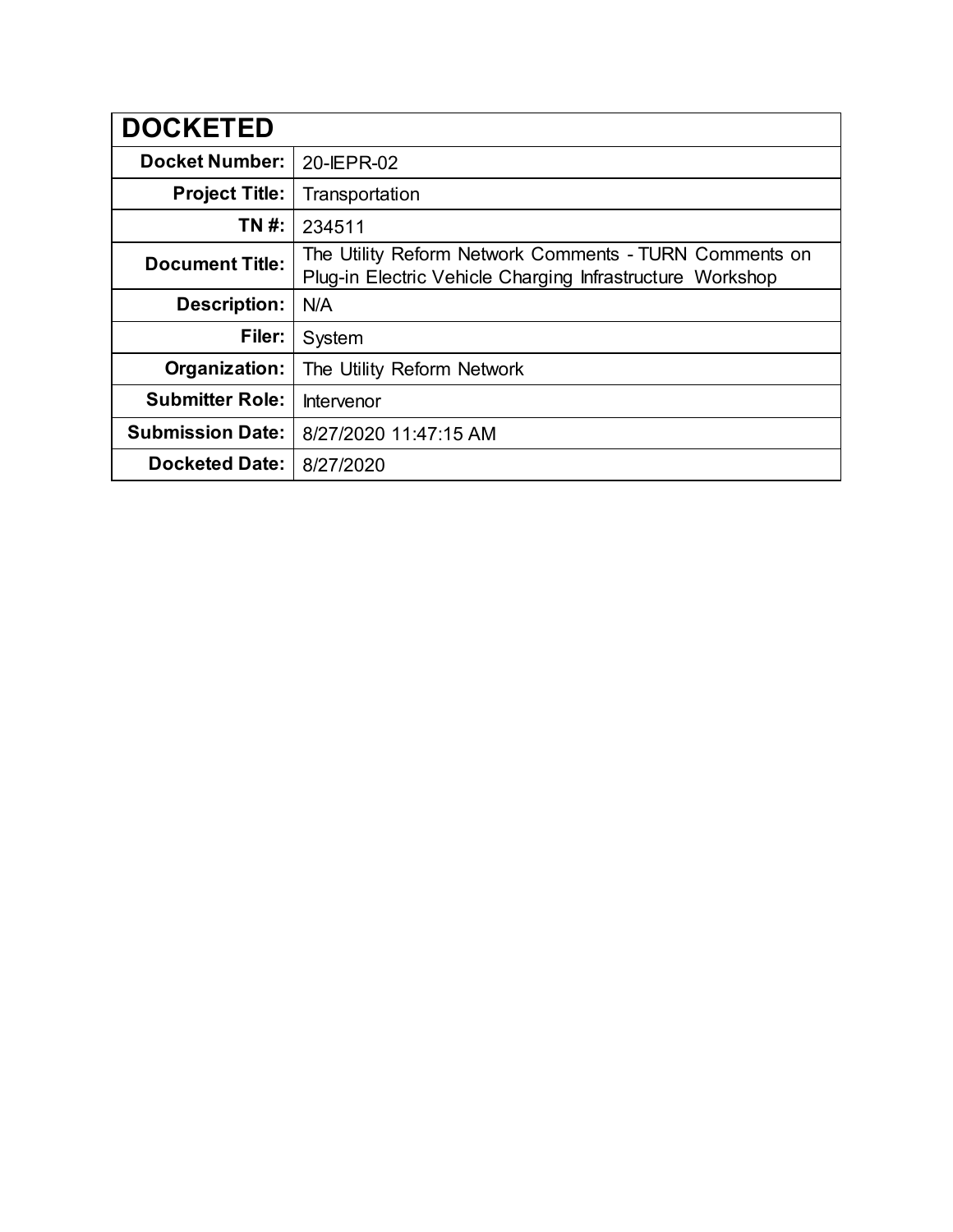*Comment Received From: The Utility Reform Network Submitted On: 8/27/2020 Docket Number: 20-IEPR-02*

# **TURN Comments on Plug-in Electric Vehicle Charging Infrastructure Workshop**

*Additional submitted attachment is included below.*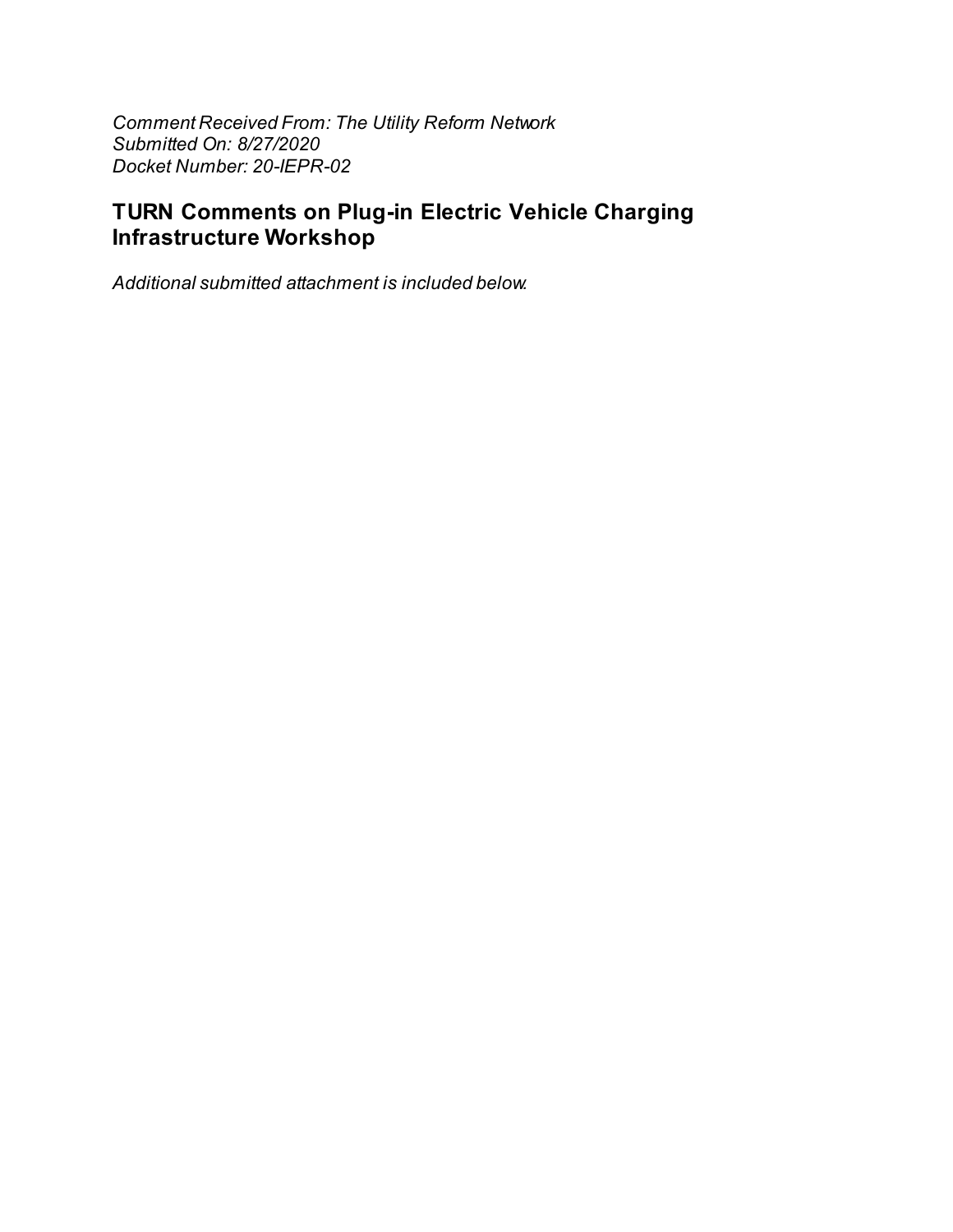## **COMMENTS OF THE UTILITY REFORM NETWORK REGARDING CALIFORNIA ENERGY COMMISSION AUGUST 4th WORKSHOP ON PLUG-IN ELECTRIC VEHICLE CHARGING INFRASTRUCTURE**



DATE: August 27, 2020

Eric Borden, Energy Analyst

## **THE UTILITY REFORM NETWORK**

785 Market Street, Suite 1400 San Francisco, CA 94103 Phone: (415) 929-8876 ex. 308 Fax: (415) 929-1132 Email: eborden@turn.org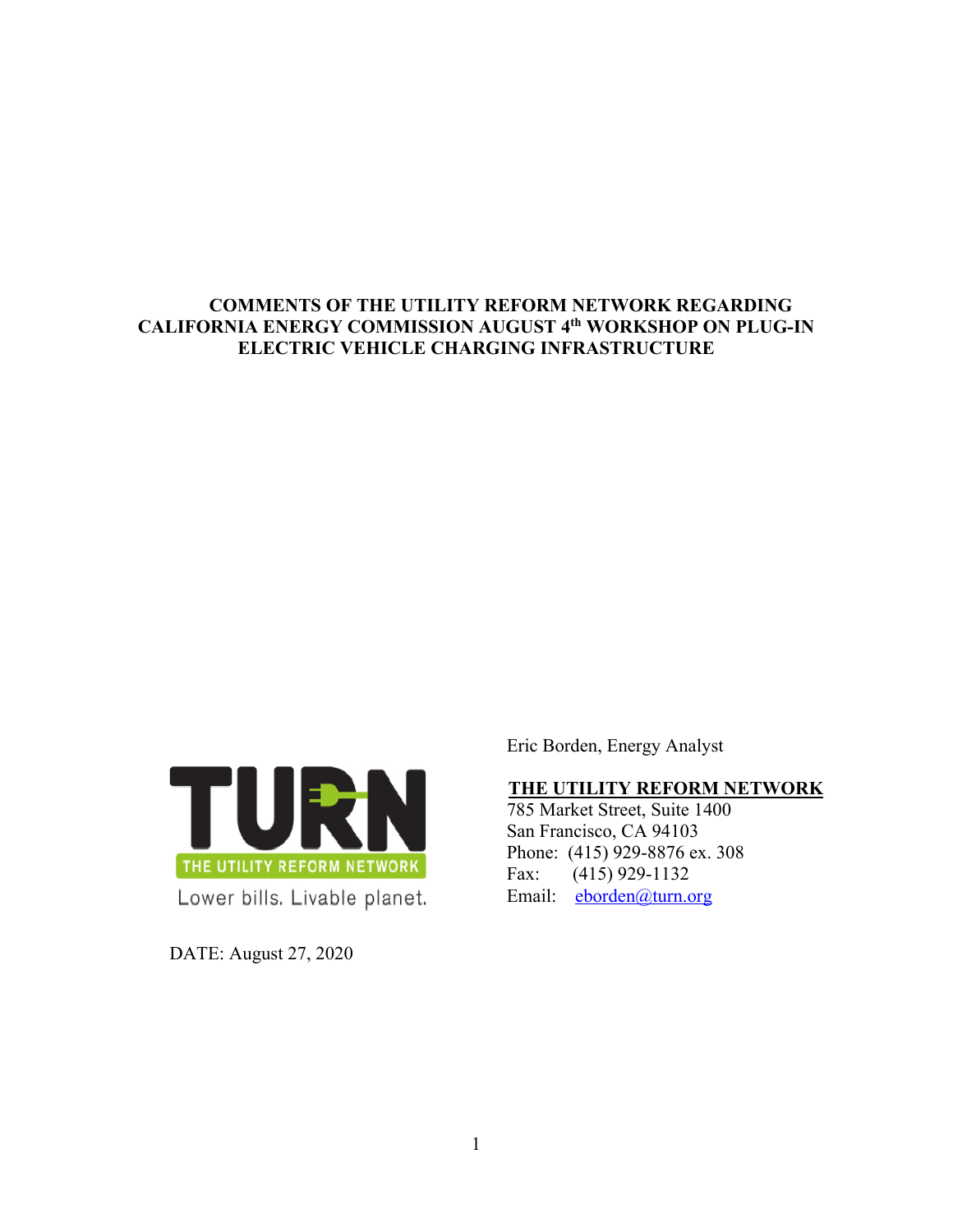#### **COMMENTS OF THE UTILITY REFORM NETWORK**

### **I. Introduction**

The Utility Reform Network (TURN) provides these comments to support the concept of a Transportation Electrification Regulatory Policy Act (TERPA) framework, presented most recently at an August 4<sup>th</sup> California Energy Commission (CEC) workshop.<sup>1</sup> TURN recommends two steps before moving toward a potentially statewide, centralized procurement mechanism like TERPA. First, "price discovery" should occur through greater data transparency on electric vehicle charging station costs and utilization from California Energy Commission (CEC) and regulated electric utility deployment to-date, as well as other state and local agencies where data is available. It is TURN's understanding some of this work is currently ongoing at the CEC. Second, the CEC should conduct a pilot for one county or city to test the centralized procurement concepts envisioned in TERPA.

TURN provides more background on our work in the EV charging space, including trends in investor owned utility (IOU) deployment, as well as additional context for our recommendations in the sections below.

#### **II. Background**

TURN is a consumer advocacy organization with a mission to ensure that all Californians have access to clean, safe, affordable, and reliable electricity. After the passage of SB 350, investor owned utilities (IOUs) have significantly expanded their role in the charging station infrastructure space by deploying significant ratepayer subsidies for light and medium-heavy duty charging infrastructure and stations; more than \$1 billion in ratepayer funding has been authorized for this effort by the CPUC for the state's three large Investor Owned Utilities (IOUs). TURN is a strong supporter of state goals to increase adoption of electric vehicles (EVs), as this promises to benefit ratepayers through cleaner air, lower GHGs, and potentially lower electric rates (if utility program costs do not outweigh revenues from increased load). However, a

<sup>&</sup>lt;sup>1</sup> CEC, https://www.energy.ca.gov/event/workshop/2020-08/session2-charginginfrastructure-technology-and-markets-commissioner.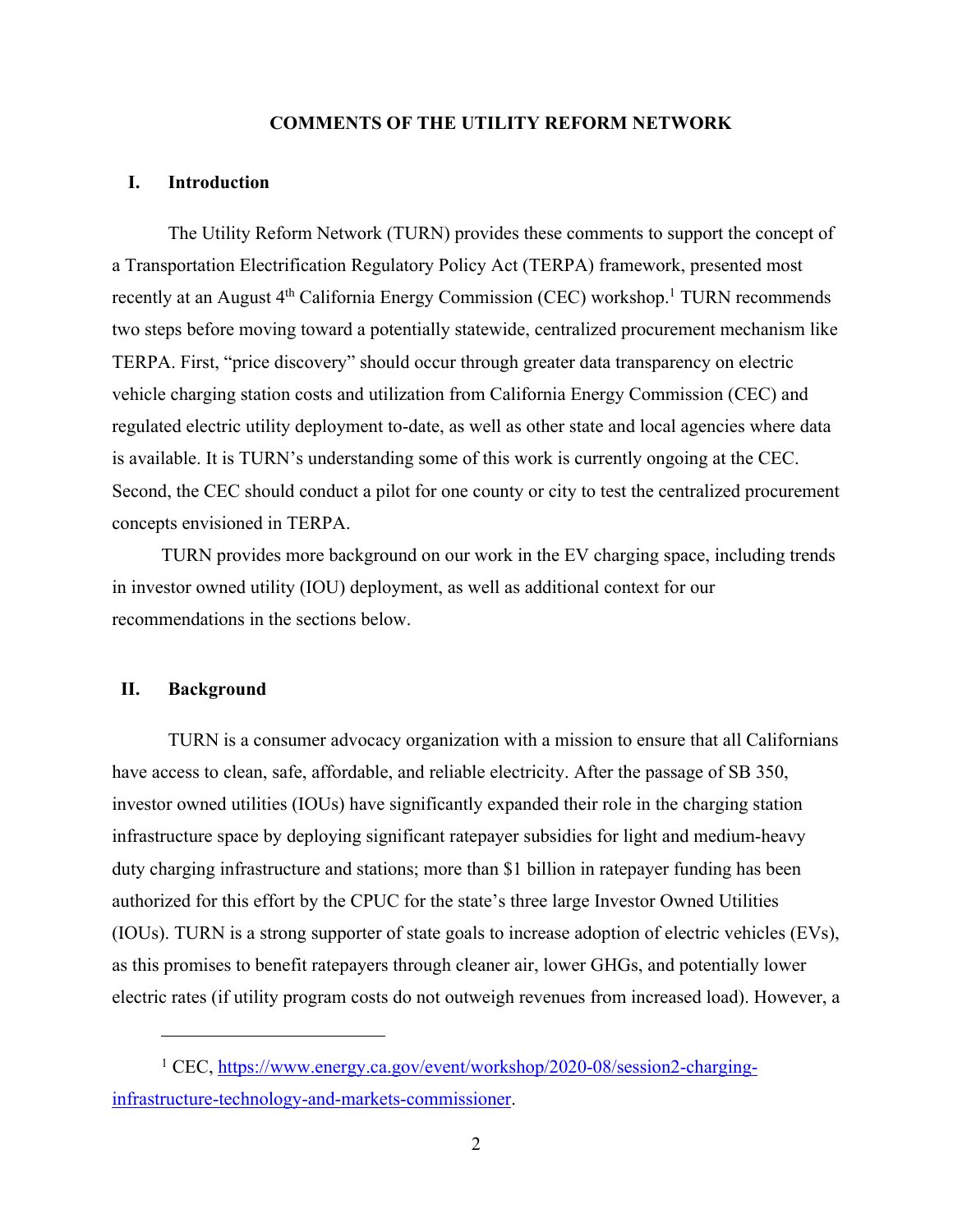lack of coordination amongst various state agencies to lower costs and maximize benefits is likely leading us in a sub-optimal direction, including an increased emphasis on ratepayer funds to deploy infrastructure. Ratepayer funds should be the last resort for public funding, as it is not only more regressive than state funding mechanisms, adding to the considerable affordability pressures and inequities that continue to mount in California even before the current economic crisis, but is also counter to state electrification goals by increasing the price of electricity and thus the economic incentive to switch over to this "fuel."

TURN's role at the California Public Utilities Commission (CPUC) has been to seek program structures that minimize costs and maximize benefits of utility charging infrastructure programs, which usually require significant modifications to utility proposals. Ideally, the state's goal should be to maximize the emissions reductions for each public dollar spent. However, the state's siloed approach to infrastructure deployment is likely leading to some sub-optimal outcomes. For instance, despite the CEC's demonstrated ability to leverage funds from site hosts and stretch public dollars to deploy more charging stations, utility charging infrastructure programs deploy charging stations in a relatively inefficient manner. Core to this problem is the utility business model, which incentivizes utilities to increase capital spending, and for which there is no risk-sharing, absent Commission action, for infrastructure that is either not utilized or under-utilized. As demonstrated in the Figures below, utility programs have been considerably more expensive than state and non-IOU programs to deploy charging stations, and utilities have not been willing to seek program structures that are more cost-efficient than initial pilots. Further, infrastructure deployed to-date has shown very low utilization, which may be acceptable for pilot programs but should not less tolerated as utilities seek full-scale deployment with ratepayer funds. Infrastructure that is not utilized does not provide benefits to ratepayers or the environment.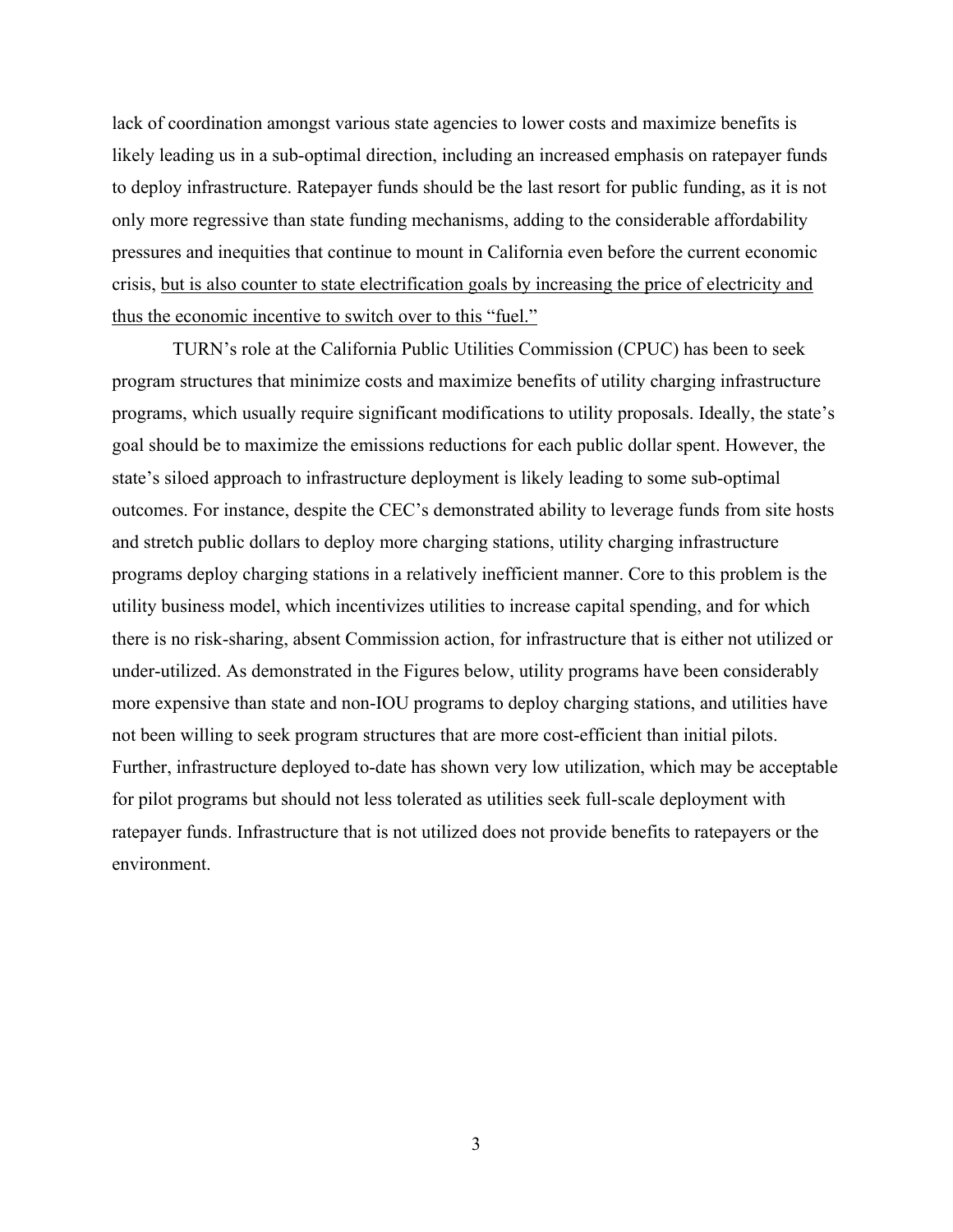

**Figure 1. Utility Proposed and Pilot Costs vs. Other State and Utility Programs**  $$/Port<sup>2</sup>$ 

Utilization from SDG&E's pilot light-duty charging infrastructure program is shown below for all sites, which consisted of workplaces and multi-unit dwellings. 32 sites had no utilization.

<sup>2</sup> TURN conservatively shows the single port subsidy for each non-IOU entity where applicable – dual port subsidies result in a significantly lower dollar per port figure. For example, for LADWP, the dollar per port subsidy for a dual port station is \$2,875 (\$5,750/2). See Staff Draft TEF, Table 9, p. 111, for utility pilot costs, TURN Charge Ready 2 Testimony (A.18-06-015, Witness Borden) for SCE proposal costs per port, SDG&E PYD 2 testimony, Chapter 3 Workpapers – does not include marketing, data collection, or ongoing O&M. Other subsidy costs from the following: SMUD,

https://www.smud.org/en/Going-Green/Electric-Vehicles/Business, BAAQMD (Bay Area Air Quality Management District,), https://www.baaqmd.gov/~/media/files/strategic-

incentives/tfca/charge/fye2016\_charge\_program\_guidance-pdf.pdf?la=en, CEC-Fresno, https://calevip.org/incentive-project/fresno, LADWP,

https://www.ladwp.com/ladwp/faces/wcnav\_externalId/c-sm-rp-commevstation?\_adf.ctrl-

state=x2k9y02ec\_78&\_afrLoop=301269792943401&\_afrWindowMode=0&\_afrWindowId=null#%40%3 F\_afrWindowId%3Dnull%26\_afrLoop%3D301269792943401%26\_afrWindowMode%3D0%26\_adf.ctrlstate%3Dzh6lvpvgf\_17, CEC – Northern California, https://calevip.org/incentive-project/northerncalifornia.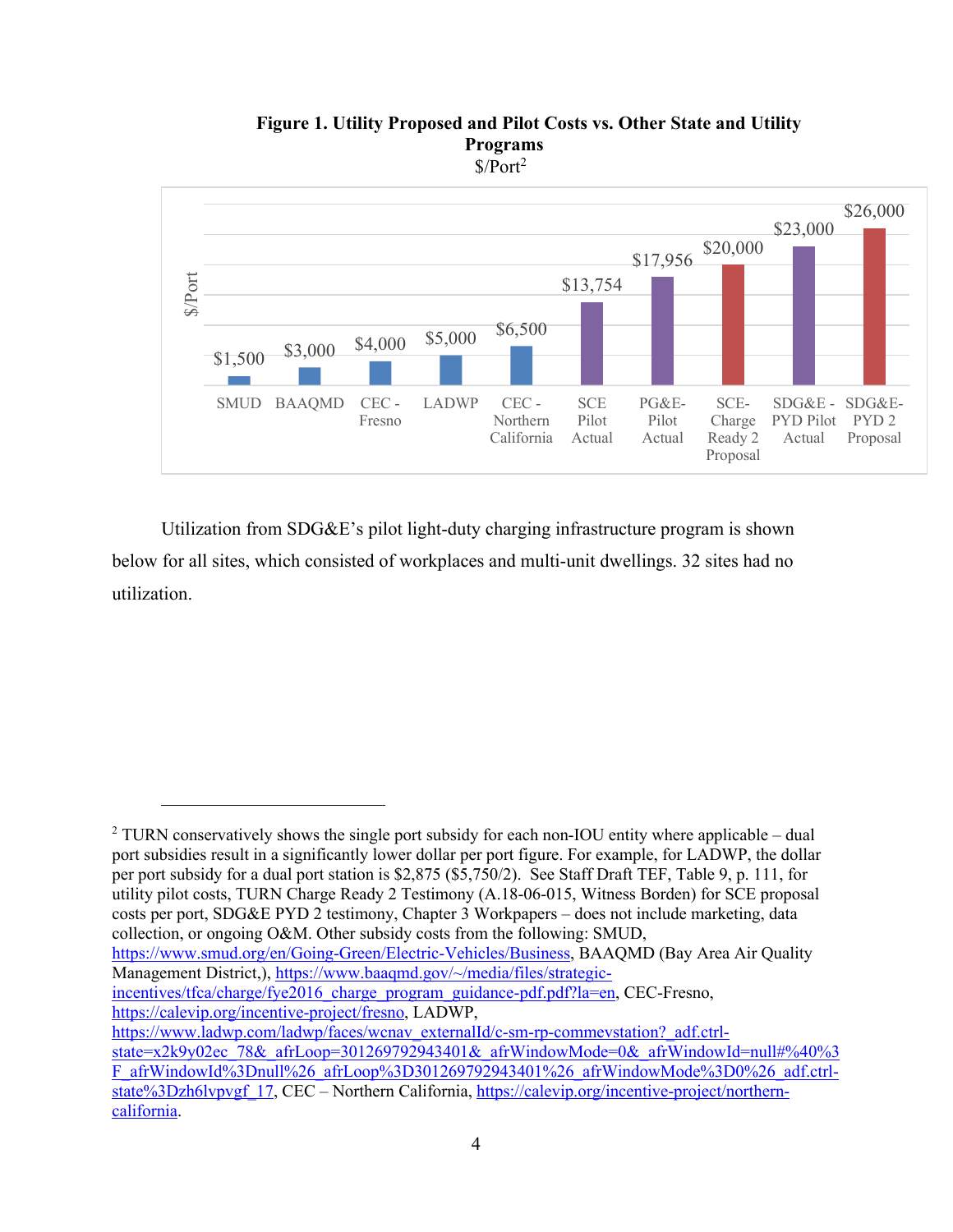

**Figure 2. Utilization of SDG&E Pilot Program Charging Infrastructure - All Sites**<sup>3</sup>

The concept of a Transportation Electrification Regulatory Policies Act (TERPA), presented at the August 4<sup>th</sup> workshop by Noel Cristosomo of the California Energy Commission (CEC), helps to conceptualize how the state can move towards a more optimal procurement structure with a centralized and transparent mechanism that seeks to procure charging stations at least-cost while maximizing utilization of stations, which TURN believes is the best proxy available for emissions reductions. Indeed, as TURN has pointed out on numerous occasions, infrastructure itself does not reduce emissions – EVs do. In order to move from "theory" to "practice" TURN recommends the following:

<sup>3</sup> From TURN's Opening Testimony (Witness Borden) on SDG&E's Power Your Drive 2 Application, A.19-10-012. Calculated from TURN-1, question 2. Utilization calculated as a percentage of maximum kWh - Ports Installed \* Hours Energized \*Max kW (4.95). Percentage utilization is thus calculated by Total kWh / Max kWh. 4.95 (max kW per hour) is a conservative maximum as it assumes an equal mix of 6.6kW and 3.3kW L2 charging, but most newer vehicles charge at  $6.6$ kW or more. Further, the numbers in the chart are rounded up – so many sites categorized as 1% utilization were actually closer to 0% (but greater than 0%).